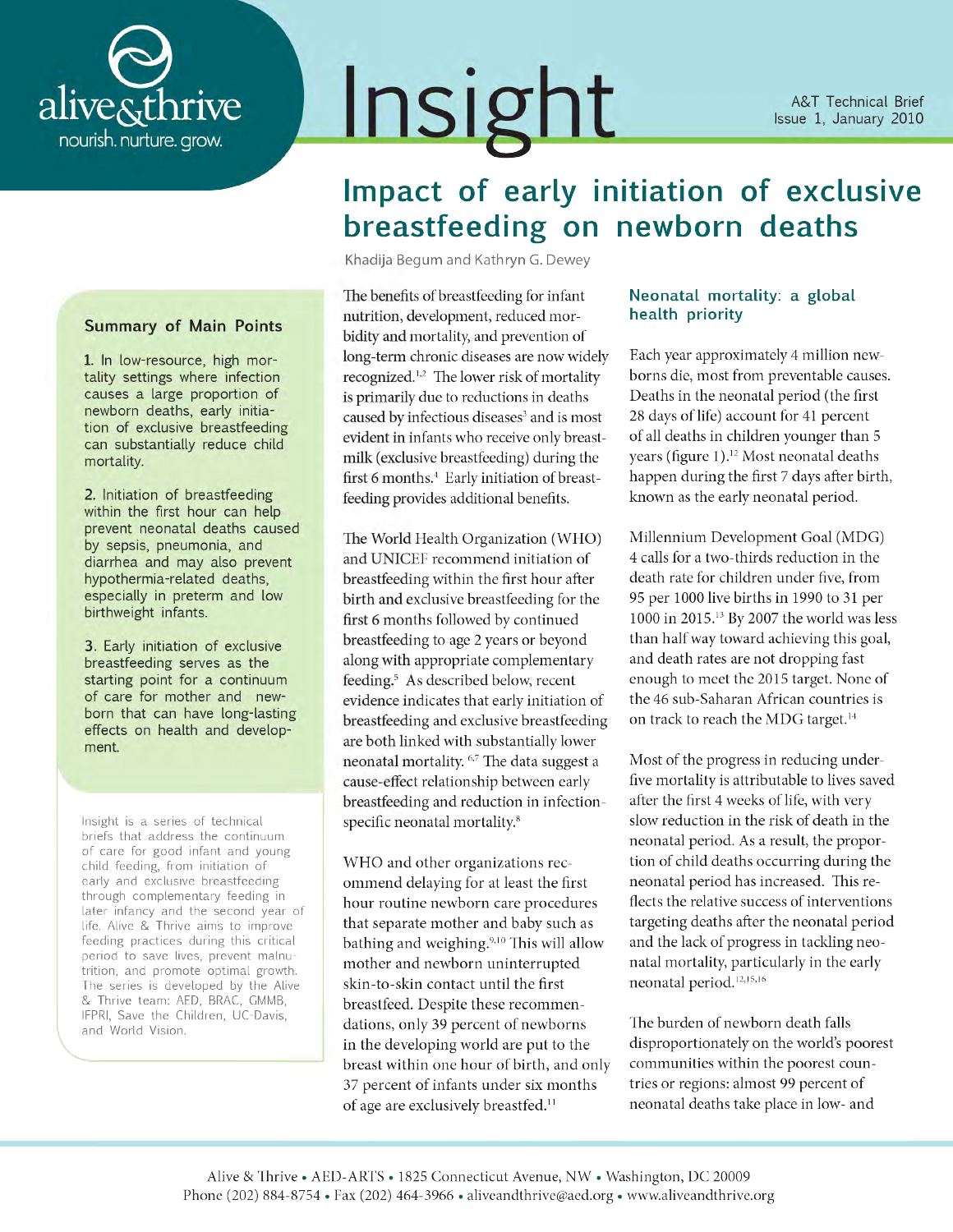middle-income countries, with twothirds occurring in just 10 countries (table 1). A strong focus on sub-Saharan Africa and South Asia is crucial for accelerating progress. These two regions represent three-fourths of all neonatal deaths: 33 percent in sub-Saharan Africa and 41 percent in South Asia.15

#### **Recent evidence on the impact of early initiation of breastfeeding on neonatal mortality**

Two recently published studies evaluated the relationship between the timing of initiation of breastfeeding and neonatal death.6,7 The studies also assessed whether the exclusivity of breastfeeding played an additional protective role. Both studies were conducted in rural settings where most newborns are delivered at home, access to health services is limited, and infections cause many neonatal deaths.

One of the studies, a community-based prospective cohort study in rural Ghana, was nested within a large maternal vitamin A supplementation trial conducted by investigators at the London School of Hygiene and Tropical Medicine in collaboration with the Kintampo Health Research Centre (KHRC), Ghana.<sup>6</sup> The other study, a similar community-based observational study in southern Nepal, was conducted jointly by investigators at the Johns Hopkins Bloomberg School of Public Health and the Nepal Nutrition Intervention Project, Sarlahi (NNIPS).7 Table 2 provides descriptive information for the two studies.

The studies found:

• **The later the initiation of breastfeeding, the greater the risk of neonatal death**. Initiation of breastfeeding after the first 24 hours was associated with a 2.4-fold increased risk<sup>i</sup> of mortality in Ghana and a 1.4-fold increased risk



regional and global estimates. Geneva: World Health Organization; 2006.

| Table 1: Countries with the largest numbers of neonatal deaths |                                                              |                                                          |  |  |  |  |  |
|----------------------------------------------------------------|--------------------------------------------------------------|----------------------------------------------------------|--|--|--|--|--|
| Country                                                        | Percentage of global neona-<br>tal deaths $(n=3.99$ million) | <b>Neonatal Mortality Rate</b><br>(per 1000 live births) |  |  |  |  |  |
| India                                                          | 28%                                                          | 39                                                       |  |  |  |  |  |
| China                                                          | 9%                                                           | 18                                                       |  |  |  |  |  |
| Nigeria                                                        | 7%                                                           | 47                                                       |  |  |  |  |  |
| Pakistan                                                       | 7%                                                           | 53                                                       |  |  |  |  |  |
| Democratic Republic of Congo                                   | 4%                                                           | 47                                                       |  |  |  |  |  |
| Ethiopia                                                       | 3%                                                           | 41                                                       |  |  |  |  |  |
| Bangladesh                                                     | 3%                                                           | 36                                                       |  |  |  |  |  |
| Afghanistan                                                    | 2%                                                           | 60                                                       |  |  |  |  |  |
| Indonesia                                                      | 2%                                                           | 17                                                       |  |  |  |  |  |
| Tanzania                                                       | 2%                                                           | 35                                                       |  |  |  |  |  |

**Source:** UNICEF, State of the World's Children 2010, "State of the World's Children. Special Edition. Celebrating 20 Years of the Convention of the Rights of the Child"; URL (report): http://www.unicef.org/rightsite/sowc/fullreport.php; URL (statistical tables): http://www.unicef.org/rightsite/sowc/statistics.php.

in Nepal when compared to initiation before 24 hours. The authors of the Ghana study estimated that 16 percent of neonatal deaths could have been prevented if all newborns had been

breastfed starting from day 1 and 22 percent if breastfed within the first hour of birth. The authors of the Nepal study estimated that initiation of breastfeeding within the first hour of birth could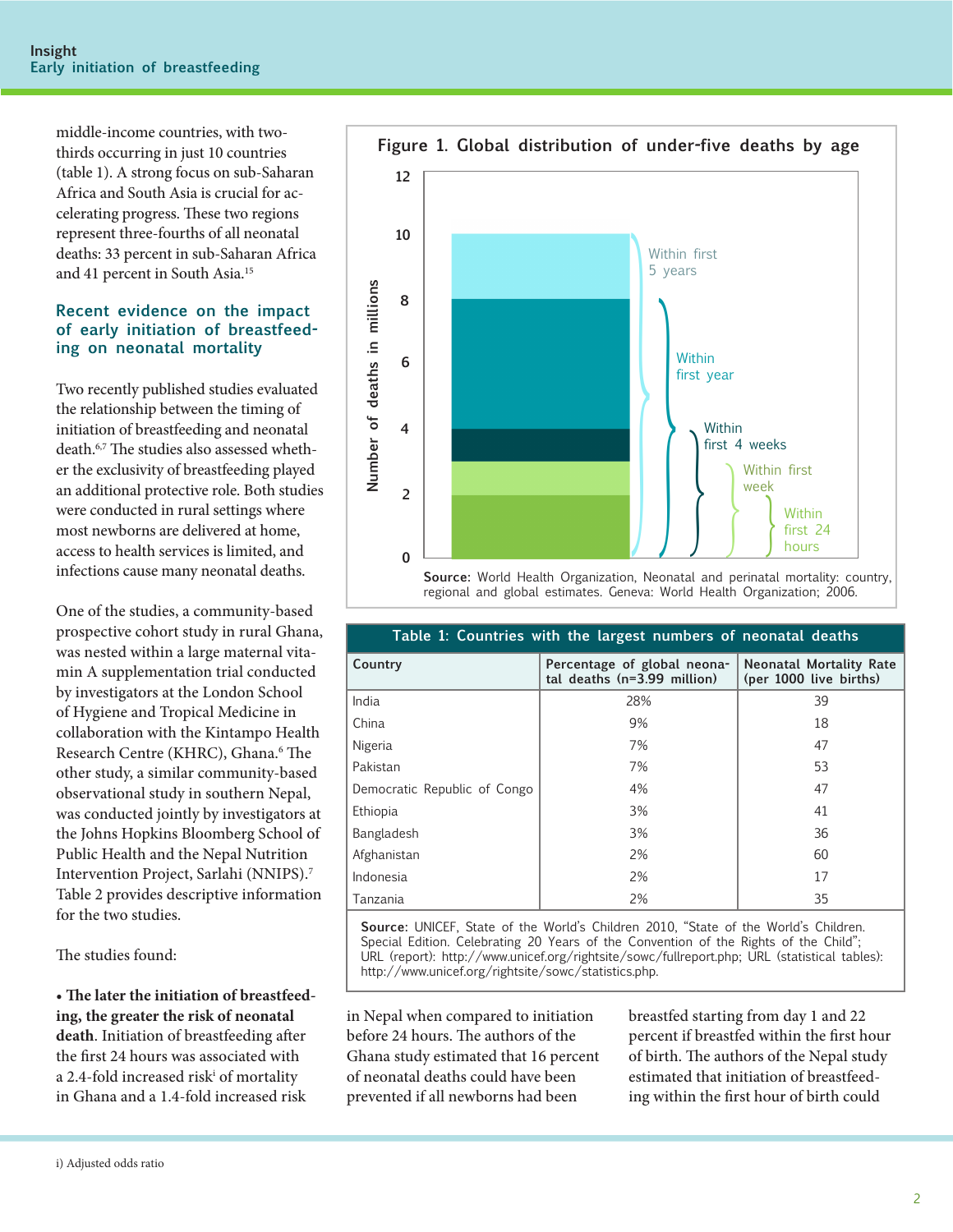| Table 2: Studies of the association of timing of initation of breastfeeding<br>and mortality between day 2 and 28 |                                                    |                                |                                                        |                                       |                             |                           |                                           |           |                  |         |
|-------------------------------------------------------------------------------------------------------------------|----------------------------------------------------|--------------------------------|--------------------------------------------------------|---------------------------------------|-----------------------------|---------------------------|-------------------------------------------|-----------|------------------|---------|
| Study<br>site                                                                                                     | Study type                                         | Study<br>Sample*               | <b>Deaths</b><br>between<br>day <sub>2</sub><br>and 28 | Timing of initiation of breastfeeding |                             |                           | Breastfeeding patterns in<br>first month+ |           |                  |         |
|                                                                                                                   |                                                    |                                |                                                        | Within first<br>hour of life          | From 1st hour<br>up to 24th | From 24th<br>hour to 72nd | After first<br>72 hours                   | Exclusive | Predomi-<br>nant | Partial |
| Rural<br>Ghana                                                                                                    | Community-<br>based<br>prospective<br>cohort study | 10.947<br>breastfed<br>infants | 145<br>(1.3%)                                          | 41%                                   | 30%                         | 27%                       | 2%                                        | 70%       | 28%              | 2%      |
| Southern<br>Nepal                                                                                                 | Community-<br>based<br>observational<br>study      | 22.838<br>breastfed<br>infants | 297<br>(1.3%)                                          | 3%                                    | 54%                         | 40%                       | 3%                                        | 27%       | $\ddagger$       | 73%     |

\* Only infants who survived to day 2 were included in the analyses to minimize the possibility of "reverse causality" (i.e., that timing of initiation of breastfeeding could have been affected by serious illness on the day of birth).

**† Exclusive:** breastmilk and nothing else, not even water, with the exception of vitamin supplements and prescribed medicines.

**Predominant:** breastmilk plus other non-milk fluids.

Partial: breastmilk plus animal milk, infant formula, or solid foods. **‡** The Nepal study did not include a "predominant breastfeeding" category because of the common use of goat or buffalo milk within 24-48 hours of birth.

**Source:** References 6 and 7

have prevented 19 percent of neonatal deaths. The apparent beneficial effects of early breastfeeding remained significant after controlling for other factors known to be linked with mortality around the time of birth and during infancy.

• **Greatest impact on mortality through exclusive breastfeeding**. Exclusively breastfed infants were at lower risk of neonatal death than partially breastfed infants, regardless of the timing of initiation of breastfeeding. Partial breastfeeding means that an infant received breastmilk plus animal milk, infant formula, or solid foods.

• **Benefits in settings with high and low prevalence of low birthweight**. The beneficial effects of early and exclusive breastfeeding were found in both sites, with the prevalence of low birthweight at 7 percent in Ghana and 30 percent in Nepal.

The authors of the Ghana study also examined the association between early breastfeeding and infection-specific

**Studies in Nepal and Ghana suggest that initiation of breastfeeding within the first hour of birth could prevent about 20 percent of neonatal deaths.**

neonatal mortality.8 Of infants in the study who died between day 2 and day 28, two-thirds died from infections and one-third from non-infectious causes. Late (after 24 hours) initiation of breastfeeding was associated with a 2.6-fold increased riski of infection-related neonatal mortality, and partial breastfeeding was associated with a 5.7-fold increased risk of this outcome. No significant relationship was observed between early infant feeding practices and neonatal deaths related to non-infectious causes. These findings suggest a biologically

plausible cause-effect relationship since breastfeeding would be expected to have an impact on infectious causes of neonatal deaths but little or no impact on non-infectious causes.

Both studies considered only deaths occurring after 48 hours, excluded high risk infants from the analysis, and adjusted for potential confounders, but the results might still be confounded by other, unmeasured differences between infants with early vs. late initiation of breastfeeding or exclusive vs. partial breastfeeding.

## **Potential links between early initiation of exclusive breastfeeding and lower neonatal mortality**

Approximately 86 percent of global neonatal deaths are due to three main causes:16

- Severe infections: sepsis/pneumonia, tetanus, and diarrhea (36 percent)
- Asphyxia (23 percent)
- Preterm birth (27 percent)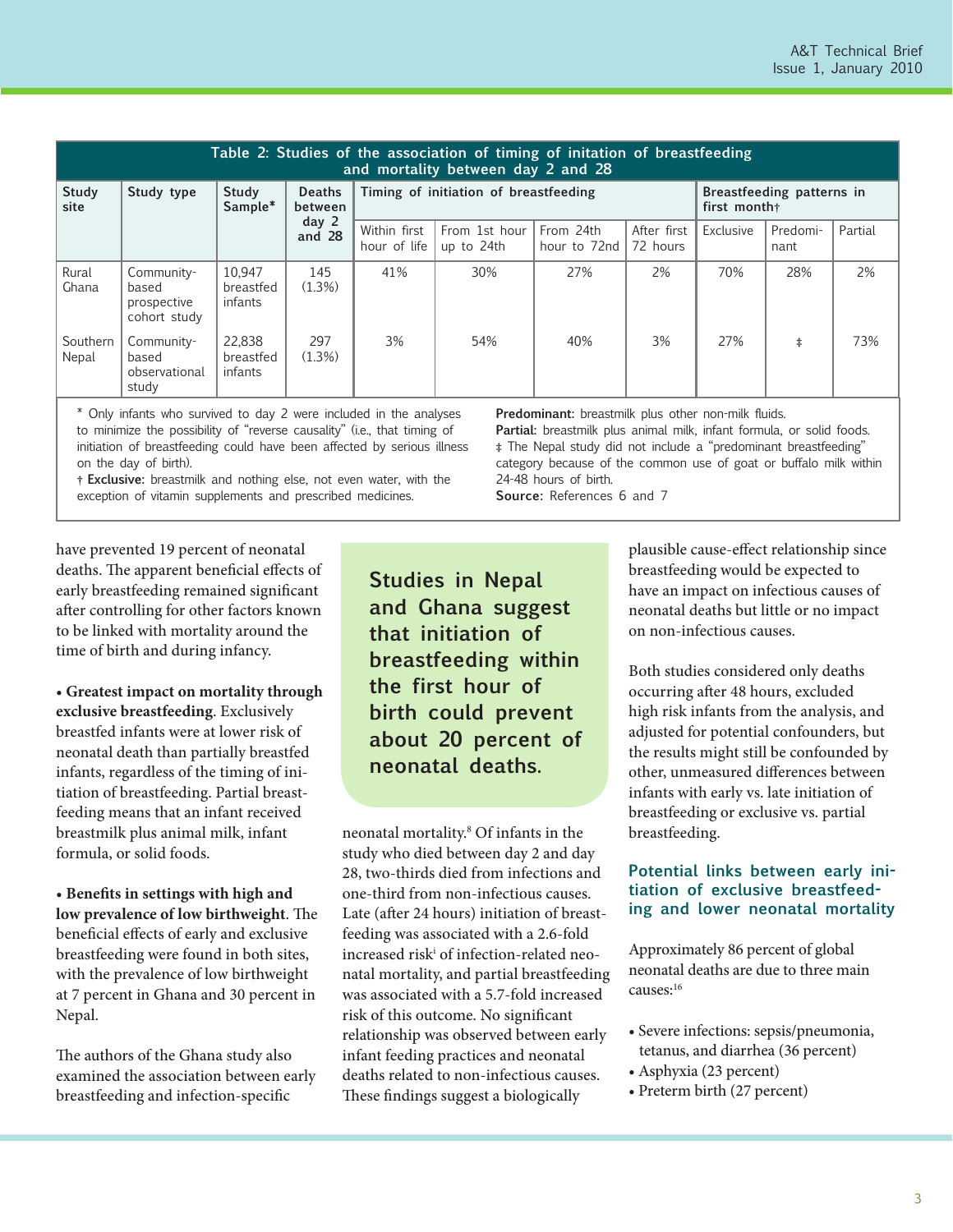In very high mortality settings where the neonatal mortality rate is above 45 per 1000 live births, infection contributes to almost half of all neonatal deaths.16 Early initiation of exclusive breastfeeding may reduce neonatal mortality through the following biological pathways.

• **Provides immune factors present in colostrum**. Beginning breastfeeding immediately after birth ensures that the newborn receives the "first milk" (colostrum), the baby's first "immunization". Colostrum protects the newborn from illness by providing a number of immune factors, as well as anti-microbial and antiinflammatory agents.<sup>ii</sup>

• **Protects against exposure to infectious pathogens**. Early introduction of breastmilk as the exclusive food prevents ingestion of infectious pathogens that can cause gastrointestinal damage.<sup>19,20</sup>

Prelacteal feeds such as water, other liquids, or ritual foods are often a source of pathogens. Unclean water mixed with infant formula powder puts the newborn at high risk of infection. Invasive microorganisms may also be present in the formula powder itself, which can contribute to neonatal sepsis.<sup>21</sup>

• **Promotes optimal maturation of the gut and immune system**. Early ingestion of breastmilk provides nutrients that promote maturation of the intestines and immune system and protect against infectious pathogens.<sup>22</sup> Early gut "priming" is particularly crucial for preterm infants. Research shows that early feeding with non-human milk proteins may severely disrupt this important gut priming.<sup>23</sup>

• **Helps protect against hypothermia**. Early, frequent breastfeeding, especially if accompanied by skin-to-skin contact

| coverage in six regions                                              |                                                                                                              |                                                                                   |                                                                       |  |  |  |  |  |
|----------------------------------------------------------------------|--------------------------------------------------------------------------------------------------------------|-----------------------------------------------------------------------------------|-----------------------------------------------------------------------|--|--|--|--|--|
| Early ini-<br>tiation of<br>breast-<br>feeding<br>$(2003 -$<br>2008) | <b>Exclusive</b><br>breastfeed-<br>ing (children<br>$<$ 6 months<br>at time<br>of survey)<br>$(2003 - 2008)$ | Antenatal<br>care $\langle$ any $/$<br>at least<br>1 visit)<br>$(2000 -$<br>2008) | <b>Skilled</b><br>atten-<br>dant at<br>delivery<br>$(2000 -$<br>2008) |  |  |  |  |  |
| 59%                                                                  | 42%                                                                                                          | 72%                                                                               | 41%                                                                   |  |  |  |  |  |
| 36%                                                                  | 22%                                                                                                          | 71%                                                                               | 50%                                                                   |  |  |  |  |  |
| 47%                                                                  | 30%                                                                                                          | 78%                                                                               | 76%                                                                   |  |  |  |  |  |
| 27%                                                                  | 45%                                                                                                          | 68%                                                                               | 42%                                                                   |  |  |  |  |  |
| 46% $(*)$                                                            | $(-)$                                                                                                        | 91%                                                                               | 91%                                                                   |  |  |  |  |  |
| 48%                                                                  | 41%                                                                                                          | 94%                                                                               | 91%                                                                   |  |  |  |  |  |
| $39\%$ (*)                                                           | 37%                                                                                                          | 78%                                                                               | 64%                                                                   |  |  |  |  |  |
|                                                                      |                                                                                                              |                                                                                   |                                                                       |  |  |  |  |  |

**Table 3: Breastfeeding indicators and antenatal/delivery care** 

**Notes:** The percentages for the "World" category include industrialized countries and the Central Eastern Europe/Commonwealth of Independent States when information is available.

(\*) Excludes China

(-) Data not available

**Source:** UNICEF, State of the World's Children 2010, "State of the World's Children. Special Edition. Celebrating 20 Years of the Convention of the Rights of the Child"; URL (report): http://www.unicef.org/rightsite/sowc/fullreport.php; URL (statistical tables): http://www.unicef.org/rightsite/sowc/statistics.php.

with the mother, helps to keep the baby warm and has the potential to prevent hypothermia-related morbidity and mortality.6,24 Newborn infants are particularly at risk for hypothermia during the first 12 hours after birth, mainly because of heat loss from the evaporation of amniotic fluid in the immediate post-birth period.25 Exposure to cold and hypothermia is a well-known risk factor for neonatal morbidity and mortality, including an increased risk of pneumonia and sepsis in newborns and young infants.<sup>25</sup>

• **Facilitates sustained breastfeeding**.

Early suckling is associated with successful establishment and maintenance of breastfeeding throughout infancy,  $26-29$ which can contribute to a lower risk of mortality beyond the first few days of life.

In summary, initiation of breastfeeding within the first hour can help prevent neonatal deaths caused by infections such as sepsis, pneumonia, and diarrhea and may also prevent additional hypothermia-related deaths, especially in preterm and low birthweight infants in developing countries.

# **Program and Policy Implications**

The studies discussed above provide solid evidence that simple, inexpensive interventions have the potential to dramatically reduce neonatal mortality in low-income countries where most births take place at home and access to health services is poor. Facilitating early initiation of exclusive breastfeeding should be part of infant and young child feeding and nutrition programs, child survival initiatives, and the package of delivery care practices in both facility-based and home-based delivery care settings.

Table 3 shows that significant progress needs to be made to ensure that newborns get the best start in life.

ii) Secretory Immunoglobulin A (IgA) is present in highest concentration on the first day of birth and diminishes progressively thereafter.<sup>17</sup> Secretory IgA interferes with adherence of pathogens to the mucosa of the respiratory and gastrointestinal tract, which helps prevent pneumonia and diarrhea. Colostrum also contains high concentrations of leukocytes, protective white blood cells that can defend against bacteria and viruses.<sup>17,18</sup>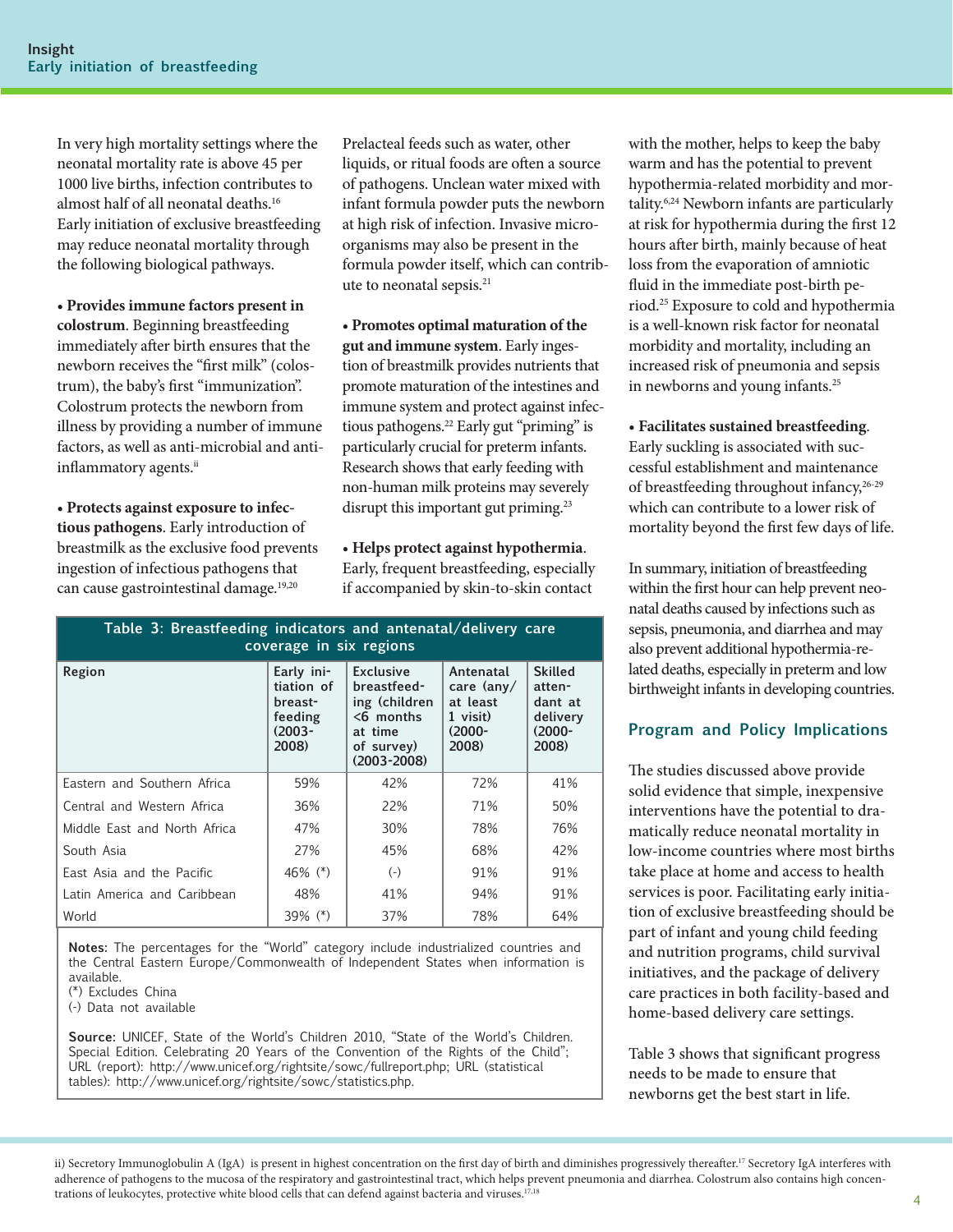Currently, the percentage of infants who are breastfed within the first hour of life and breastfed exclusively varies widely across countries and regions. Several actions can be taken to facilitate early and exclusive breastfeeding.

• **Identify barriers to early and exclusive breastfeeding and then develop appropriate messages, policies, and procedures**. Understanding socioeconomic and cultural barriers to early and exclusive breastfeeding, the attitudes and practices of health care providers and birth attendants, and procedures in health facilities is a critical first step. Messages need to be targeted to mothers, grandmothers, health professionals, and those who assist in home deliveries.

• **Prepare women for birth, breastfeeding, and newborn care**. Infant feeding plans should be made before delivery. The importance of immediate and exclusive breastfeeding can be reinforced in antenatal and postpartum care, child and nutrition counseling, and community mobilization. A recent study in Nigeria showed that women who received psychosocial support during childbirth from a birth companion initiated breastfeeding earlier than those without a birth companion.<sup>30</sup>

• **Equip frontline health workers to promote and support early and exclusive breastfeeding**. Even when there is adequate contact with skilled health professionals, breastfeeding practices are not optimal.<sup>11</sup> This highlights the need for better in-service and preservice training of frontline health workers, including birth attendants, with an emphasis on counseling skills and actions they can take to help the mother and baby establish and maintain good breastfeeding practices.<sup>10,31</sup> Effective support and counseling in the

first days after birth increases exclusive breastfeeding rates.<sup>32</sup> The trend toward institutional deliveries and the presence of skilled attendants at birth provides an opportunity for scaling up facilitybased breastfeeding promotion through routine delivery care services, especially in countries where institutional deliveries are high or rapidly increasing.

• **Adopt and/or enforce national codes of marketing of breastmilk substitutes**. In some countries aggressive marketing of breastmilk substitutes poses a major challenge to improving breastfeeding practices and needs to be curbed. Early initiation of exclusive breastfeeding has the potential to help overcome the influence of such marketing by facilitating a positive early breastfeeding experience and helping mothers establish breastfeeding before they are pressured to introduce breastmilk substitutes.

• **Track breastfeeding indicators**. Collecting data on early and exclusive breastfeeding as part of the health management information system will help assess progress and identify gaps.

#### **Research Priorities**

Research is needed on how to reach women in different settings and how to encourage them to practice early and exclusive breastfeeding. Identifying the optimal type, content, and duration of communication programs to increase early initiation and care for mother and baby can also advance program efforts. Operations research on ways to overcome barriers to early initiation in both facility and home-based delivery care settings is also needed. Another priority is assessing strategies to ensure that mothers of preterm and low birthweight infants receive the extra support needed for breastfeeding and breastmilk expression.33

Effective partnerships and coordination will allow research results to be translated into tangible actions that can have a global impact on child survival and well-being.

Alive & Thrive, launched with a grant from the Bill & Melinda Gates Foundation, is an initiative to improve infant and young child feeding in Bangladesh, Ethiopia, and Viet Nam and inform policies and programs around the world.

For more information visit our website: **www.aliveandthrive.org**